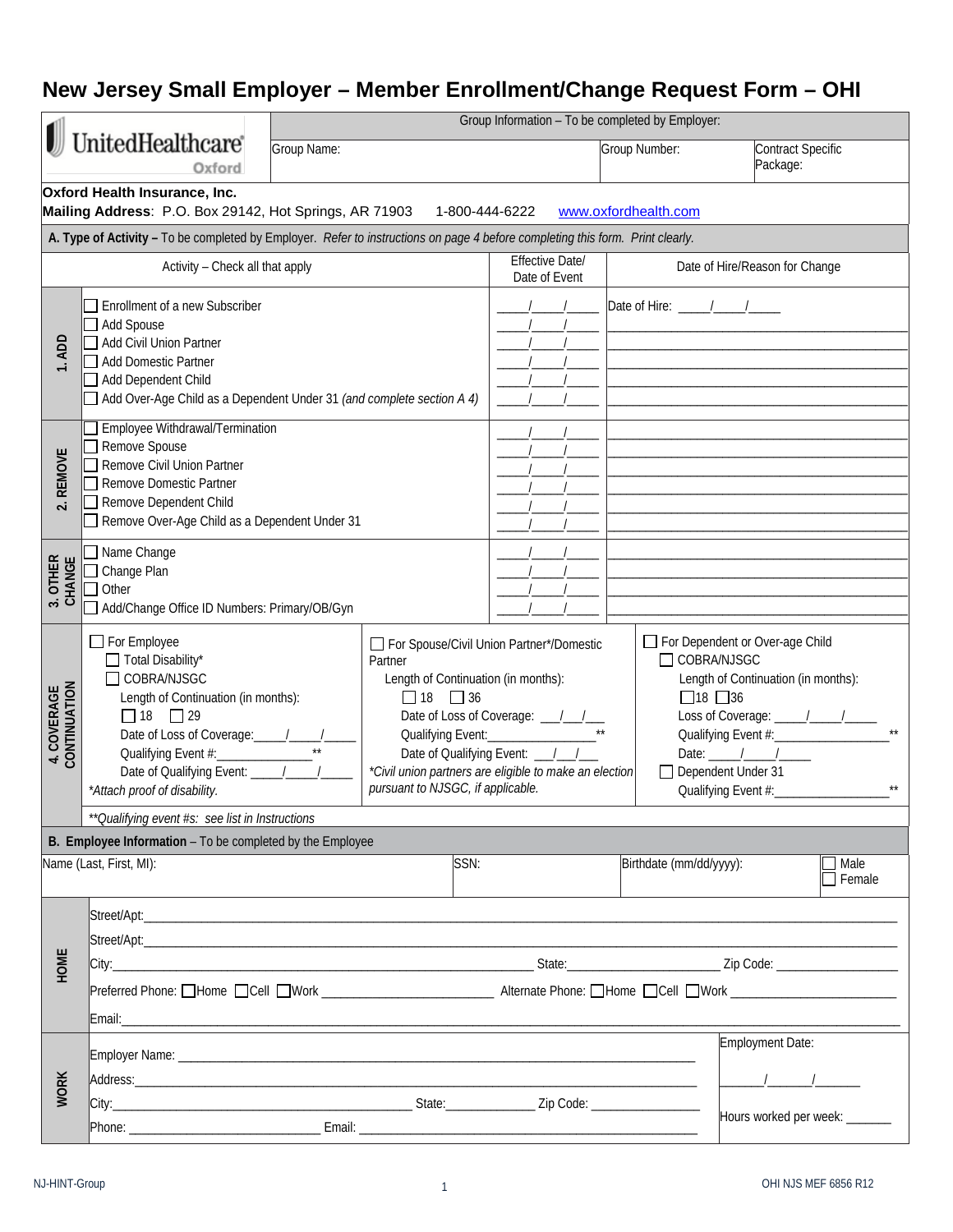| B. Employee Information - To be completed by the Employee (continued)                                                                                                                                                          |                                                                                                                                                                                                                                                                             |                                                                                                   |                                       |                                                                                                                |             |                                                                                                                                                                                                                                |                                                              |                                 |
|--------------------------------------------------------------------------------------------------------------------------------------------------------------------------------------------------------------------------------|-----------------------------------------------------------------------------------------------------------------------------------------------------------------------------------------------------------------------------------------------------------------------------|---------------------------------------------------------------------------------------------------|---------------------------------------|----------------------------------------------------------------------------------------------------------------|-------------|--------------------------------------------------------------------------------------------------------------------------------------------------------------------------------------------------------------------------------|--------------------------------------------------------------|---------------------------------|
| $\Box$ Add $\Box$ Remove $\Box$ Continuation $\Box$ Other Change If a name change, indicate prior name:                                                                                                                        |                                                                                                                                                                                                                                                                             |                                                                                                   |                                       |                                                                                                                |             |                                                                                                                                                                                                                                |                                                              |                                 |
| ACTIVITY                                                                                                                                                                                                                       |                                                                                                                                                                                                                                                                             |                                                                                                   |                                       |                                                                                                                | Provider #: |                                                                                                                                                                                                                                |                                                              | Current Patient: PYes no        |
|                                                                                                                                                                                                                                |                                                                                                                                                                                                                                                                             |                                                                                                   |                                       |                                                                                                                | Provider #: |                                                                                                                                                                                                                                |                                                              | Current Patient: Yes ONo        |
| Other Health Coverage? □ Yes □ No                                                                                                                                                                                              |                                                                                                                                                                                                                                                                             |                                                                                                   |                                       |                                                                                                                |             |                                                                                                                                                                                                                                |                                                              |                                 |
|                                                                                                                                                                                                                                |                                                                                                                                                                                                                                                                             |                                                                                                   |                                       |                                                                                                                |             |                                                                                                                                                                                                                                |                                                              |                                 |
|                                                                                                                                                                                                                                |                                                                                                                                                                                                                                                                             |                                                                                                   |                                       |                                                                                                                |             |                                                                                                                                                                                                                                |                                                              |                                 |
| C. Plan Option - To be completed by the Employee                                                                                                                                                                               |                                                                                                                                                                                                                                                                             |                                                                                                   |                                       |                                                                                                                |             |                                                                                                                                                                                                                                |                                                              |                                 |
| PPO Flex (Freedom Network)<br>PPO Flex (Liberty Network)                                                                                                                                                                       |                                                                                                                                                                                                                                                                             | □ Oxford PPO HSA (Freedom Network)                                                                |                                       | Oxford PPO HSA (Liberty Network)                                                                               |             | □ Oxford EPO HSA (Freedom Network)                                                                                                                                                                                             |                                                              |                                 |
| Small Group:<br>□ Oxford EPO (Freedom Network)                                                                                                                                                                                 |                                                                                                                                                                                                                                                                             | Gated EPO (Freedom Network)                                                                       |                                       |                                                                                                                |             | □ Oxford EPO HSA (Liberty Network)<br>□ Other Plan_________________                                                                                                                                                            |                                                              |                                 |
| □ Oxford EPO (Liberty Network)                                                                                                                                                                                                 |                                                                                                                                                                                                                                                                             |                                                                                                   | Gated EPO (Liberty Network)           |                                                                                                                |             |                                                                                                                                                                                                                                |                                                              |                                 |
|                                                                                                                                                                                                                                | D. Other Individuals Covered - To be completed by the Employee. Identify individuals other than yourself for whom you are adding/changing/removing/continuing<br>coverage. Attach additional pages if necessary, with your signature and dated. Attach proof of disability. |                                                                                                   |                                       |                                                                                                                |             |                                                                                                                                                                                                                                |                                                              |                                 |
| 1. Spouse □ Domestic Partner(DP)<br>□ Civil Union (CU) Partner                                                                                                                                                                 |                                                                                                                                                                                                                                                                             | 2. Child                                                                                          |                                       | 3. Child                                                                                                       |             | 4. Child                                                                                                                                                                                                                       |                                                              |                                 |
| △ Add △ Remove △ Other                                                                                                                                                                                                         |                                                                                                                                                                                                                                                                             | □Add □Remove □ Other □ Continue  □Add □Remove □ Other □ Continue  □Add □Remove □ Other □ Continue |                                       |                                                                                                                |             |                                                                                                                                                                                                                                |                                                              |                                 |
| □Continue Spouse<br>□ Continue Civil Union Partner (NJSGC)                                                                                                                                                                     |                                                                                                                                                                                                                                                                             |                                                                                                   |                                       |                                                                                                                |             |                                                                                                                                                                                                                                |                                                              |                                 |
| □ Continue Domestic Partner (NJSGC)<br>Name (last, first, MI)                                                                                                                                                                  |                                                                                                                                                                                                                                                                             | Name (last, first, MI)                                                                            |                                       | Name (last, first, MI)                                                                                         |             | Name (last, first, MI)                                                                                                                                                                                                         |                                                              |                                 |
|                                                                                                                                                                                                                                |                                                                                                                                                                                                                                                                             | <u>L: _________________________________</u>                                                       |                                       | <u>L: _____________________________</u>                                                                        |             |                                                                                                                                                                                                                                | <u>L: _____________________________</u>                      |                                 |
|                                                                                                                                                                                                                                |                                                                                                                                                                                                                                                                             |                                                                                                   |                                       | F: 2008 - 2008 - 2008 - 2008 - 2008 - 2008 - 2019 - 2019 - 2019 - 2019 - 2019 - 2019 - 2019 - 2019 - 2019 - 20 |             |                                                                                                                                                                                                                                |                                                              |                                 |
|                                                                                                                                                                                                                                |                                                                                                                                                                                                                                                                             |                                                                                                   |                                       |                                                                                                                |             |                                                                                                                                                                                                                                |                                                              |                                 |
| Birthdate (mm/dd/yyyy):                                                                                                                                                                                                        |                                                                                                                                                                                                                                                                             | Birthdate (mm/dd/yyyy):                                                                           |                                       | Birthdate (mm/dd/yyyy):                                                                                        |             | Birthdate (mm/dd/yyyy):                                                                                                                                                                                                        |                                                              |                                 |
|                                                                                                                                                                                                                                |                                                                                                                                                                                                                                                                             |                                                                                                   |                                       |                                                                                                                |             |                                                                                                                                                                                                                                |                                                              |                                 |
| $\Box$ Male $\Box$ Female / $\Box$ Disabled                                                                                                                                                                                    |                                                                                                                                                                                                                                                                             | □ Male □ Female / □ Disabled                                                                      |                                       | $\Box$ Male $\Box$ Female / $\Box$ Disabled                                                                    |             |                                                                                                                                                                                                                                | Male Female / Disabled                                       |                                 |
| Social Security Number:                                                                                                                                                                                                        |                                                                                                                                                                                                                                                                             | Social Security Number:                                                                           |                                       | Social Security Number:                                                                                        |             |                                                                                                                                                                                                                                | Social Security Number:                                      |                                 |
|                                                                                                                                                                                                                                |                                                                                                                                                                                                                                                                             |                                                                                                   |                                       |                                                                                                                |             |                                                                                                                                                                                                                                |                                                              |                                 |
| Other Health Coverage: □ Yes □ No<br>If yes:                                                                                                                                                                                   |                                                                                                                                                                                                                                                                             | Other Health Coverage: □ Yes □ No<br>If yes:                                                      |                                       | Other Health Coverage: □ Yes □ No<br>If yes:                                                                   |             |                                                                                                                                                                                                                                | If yes:                                                      | Other Health Coverage: Yes O No |
| Payer Name: _________________________                                                                                                                                                                                          |                                                                                                                                                                                                                                                                             |                                                                                                   |                                       |                                                                                                                |             |                                                                                                                                                                                                                                |                                                              |                                 |
|                                                                                                                                                                                                                                |                                                                                                                                                                                                                                                                             |                                                                                                   |                                       |                                                                                                                |             |                                                                                                                                                                                                                                |                                                              |                                 |
|                                                                                                                                                                                                                                |                                                                                                                                                                                                                                                                             |                                                                                                   |                                       |                                                                                                                |             | Medicare ID#:_____________________                                                                                                                                                                                             |                                                              |                                 |
| Primary Care Provider:                                                                                                                                                                                                         |                                                                                                                                                                                                                                                                             | Primary Care Provider:                                                                            |                                       | Primary Care Provider:                                                                                         |             | Primary Care Provider:                                                                                                                                                                                                         |                                                              |                                 |
| Provider ID#: Network and the state of the state of the state of the state of the state of the state of the state of the state of the state of the state of the state of the state of the state of the state of the state of t |                                                                                                                                                                                                                                                                             |                                                                                                   |                                       |                                                                                                                |             | Provider ID#: Network and the set of the set of the set of the set of the set of the set of the set of the set of the set of the set of the set of the set of the set of the set of the set of the set of the set of the set o |                                                              |                                 |
| Current Patient? Ves □ No                                                                                                                                                                                                      |                                                                                                                                                                                                                                                                             | Current Patient? Ves □ No                                                                         |                                       | Current Patient? Ves Q No                                                                                      |             | Current Patient? ■ Yes ■ No                                                                                                                                                                                                    |                                                              |                                 |
| OB/Gyn:                                                                                                                                                                                                                        | OB/Gyn:                                                                                                                                                                                                                                                                     |                                                                                                   |                                       | OB/Gyn:                                                                                                        |             |                                                                                                                                                                                                                                | OB/Gyn:                                                      |                                 |
|                                                                                                                                                                                                                                |                                                                                                                                                                                                                                                                             |                                                                                                   |                                       |                                                                                                                |             |                                                                                                                                                                                                                                |                                                              |                                 |
|                                                                                                                                                                                                                                |                                                                                                                                                                                                                                                                             |                                                                                                   | Provider ID#:________________________ |                                                                                                                |             |                                                                                                                                                                                                                                |                                                              |                                 |
| Current Patient? Ves □ No                                                                                                                                                                                                      |                                                                                                                                                                                                                                                                             | Current Patient? Ves □ No<br>If last name is different from Employee's,                           |                                       | Current Patient? ■ Yes ■ No<br>If last name is different from Employee's,                                      |             | Current Patient? □ Yes □ No<br>If last name is different from Employee's,                                                                                                                                                      |                                                              |                                 |
| Employed? Yes O No<br>If Yes, complete Section E1                                                                                                                                                                              |                                                                                                                                                                                                                                                                             | please explain:                                                                                   |                                       | please explain:                                                                                                |             | please explain:                                                                                                                                                                                                                |                                                              |                                 |
| Home or billing address same as<br>Employee? Yes O No<br>If No, complete Section E2                                                                                                                                            |                                                                                                                                                                                                                                                                             | Living with Employee ■ Yes ■ No<br>If No, complete Section F                                      |                                       | Living with Employee ■ Yes ■ No<br>If No, complete Section F                                                   |             |                                                                                                                                                                                                                                | Living with Employee ■ Yes ■ No<br>If No, complete Section F |                                 |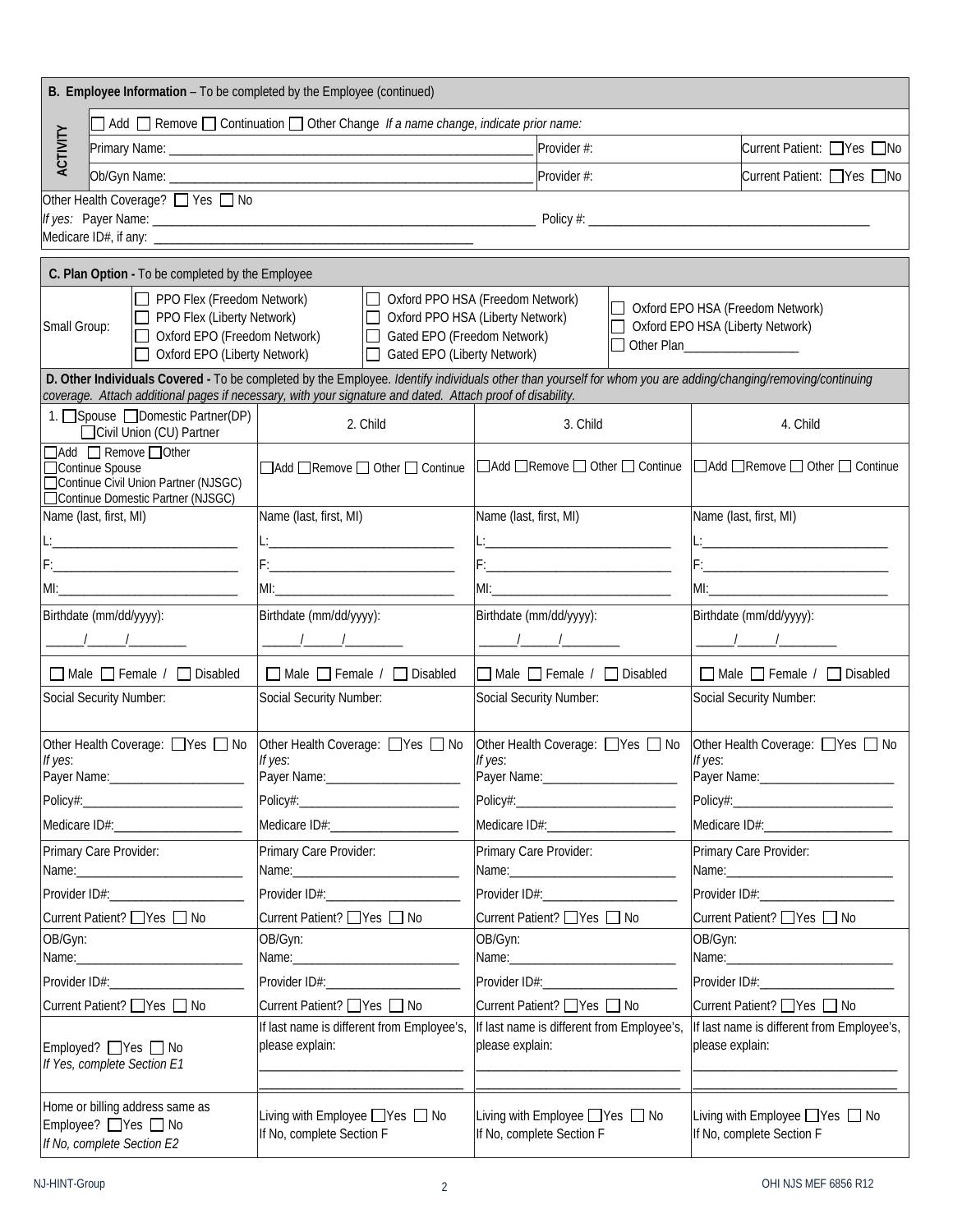| E. Additional Spouse/Civil Union Partner/Domestic Partner Information - To be completed by the Employee. If not applicable, please mark as "NA".                                                                                                                                                                                                              |                                                                                                                                                                                                                                                                                                                     |                     |                                              |                            |  |  |  |  |  |
|---------------------------------------------------------------------------------------------------------------------------------------------------------------------------------------------------------------------------------------------------------------------------------------------------------------------------------------------------------------|---------------------------------------------------------------------------------------------------------------------------------------------------------------------------------------------------------------------------------------------------------------------------------------------------------------------|---------------------|----------------------------------------------|----------------------------|--|--|--|--|--|
|                                                                                                                                                                                                                                                                                                                                                               |                                                                                                                                                                                                                                                                                                                     |                     |                                              |                            |  |  |  |  |  |
| 1.                                                                                                                                                                                                                                                                                                                                                            |                                                                                                                                                                                                                                                                                                                     |                     |                                              |                            |  |  |  |  |  |
|                                                                                                                                                                                                                                                                                                                                                               |                                                                                                                                                                                                                                                                                                                     |                     |                                              |                            |  |  |  |  |  |
|                                                                                                                                                                                                                                                                                                                                                               |                                                                                                                                                                                                                                                                                                                     | 2b.                 | Please explain why the address is different: |                            |  |  |  |  |  |
| 2a.                                                                                                                                                                                                                                                                                                                                                           |                                                                                                                                                                                                                                                                                                                     |                     |                                              |                            |  |  |  |  |  |
|                                                                                                                                                                                                                                                                                                                                                               |                                                                                                                                                                                                                                                                                                                     |                     |                                              |                            |  |  |  |  |  |
|                                                                                                                                                                                                                                                                                                                                                               | F. Additional Child Information - To be completed by the Employee. Provide information below about children listed in Section D, if they have a different address<br>from the employee. If multiple children are at an address, you may list them together. Attach additional pages as necessary, signed and dated. |                     |                                              |                            |  |  |  |  |  |
|                                                                                                                                                                                                                                                                                                                                                               |                                                                                                                                                                                                                                                                                                                     |                     |                                              |                            |  |  |  |  |  |
|                                                                                                                                                                                                                                                                                                                                                               |                                                                                                                                                                                                                                                                                                                     |                     |                                              |                            |  |  |  |  |  |
|                                                                                                                                                                                                                                                                                                                                                               |                                                                                                                                                                                                                                                                                                                     |                     |                                              |                            |  |  |  |  |  |
|                                                                                                                                                                                                                                                                                                                                                               |                                                                                                                                                                                                                                                                                                                     |                     |                                              |                            |  |  |  |  |  |
|                                                                                                                                                                                                                                                                                                                                                               |                                                                                                                                                                                                                                                                                                                     | Reason:____________ |                                              |                            |  |  |  |  |  |
|                                                                                                                                                                                                                                                                                                                                                               | G. Race/Ethnicity - To be completed by the Employee, at his/her option. NOTE: your response is appreciated but NOT required!                                                                                                                                                                                        |                     |                                              |                            |  |  |  |  |  |
| Choose a category that most closely describes you:<br>American Indian or Alaskan Native □ Black, not of Hispanic origin<br>Hispanic Asian or Pacific Islander<br>White, not of Hispanic origin                                                                                                                                                                |                                                                                                                                                                                                                                                                                                                     |                     |                                              |                            |  |  |  |  |  |
| H. Employee Signature                                                                                                                                                                                                                                                                                                                                         |                                                                                                                                                                                                                                                                                                                     |                     |                                              |                            |  |  |  |  |  |
| I represent that all the information supplied in this application is true and complete. I hereby agree to the Conditions of Enrollment set forth in this Enrollment/Change<br>Request form. I authorize deductions from my earnings for any contributions required from me.                                                                                   |                                                                                                                                                                                                                                                                                                                     |                     |                                              |                            |  |  |  |  |  |
|                                                                                                                                                                                                                                                                                                                                                               |                                                                                                                                                                                                                                                                                                                     |                     |                                              |                            |  |  |  |  |  |
| I. Over-Age Child's Signature                                                                                                                                                                                                                                                                                                                                 |                                                                                                                                                                                                                                                                                                                     |                     |                                              |                            |  |  |  |  |  |
| I represent that all the information supplied in this application regarding the Dependent Under 31 Continuation Election is true and complete. I hereby agree to the<br>Conditions of Enrollment set forth in this Enrollment/Change Request form. I hereby agree to make contributions required from me for the Dependent Under 31<br>Continuation Election. |                                                                                                                                                                                                                                                                                                                     |                     |                                              |                            |  |  |  |  |  |
| Signature: _                                                                                                                                                                                                                                                                                                                                                  |                                                                                                                                                                                                                                                                                                                     |                     |                                              | Date: $\frac{1}{\sqrt{2}}$ |  |  |  |  |  |
| J. Employer Verification                                                                                                                                                                                                                                                                                                                                      |                                                                                                                                                                                                                                                                                                                     |                     |                                              |                            |  |  |  |  |  |
| The requested activity is believed eligible and is approved by the Employer. If termination of coverage is requested, the Employer certifies that no employee<br>contributions have been taken for any period subsequent to the requested termination date.                                                                                                   |                                                                                                                                                                                                                                                                                                                     |                     |                                              |                            |  |  |  |  |  |
|                                                                                                                                                                                                                                                                                                                                                               |                                                                                                                                                                                                                                                                                                                     |                     |                                              |                            |  |  |  |  |  |
|                                                                                                                                                                                                                                                                                                                                                               | Representative's Title:                                                                                                                                                                                                                                                                                             |                     |                                              |                            |  |  |  |  |  |